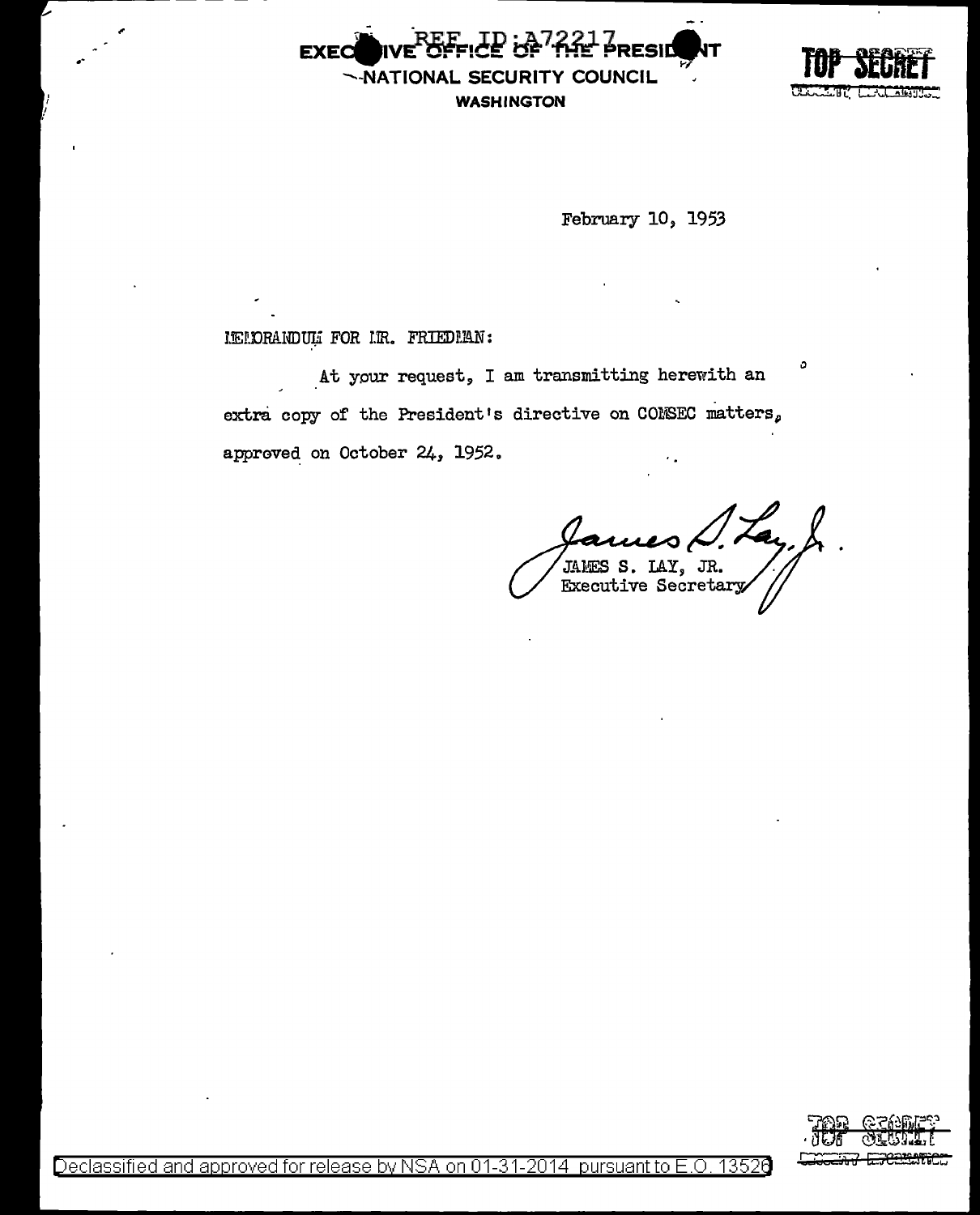**REF ID: A72217** 



 $C$   $O$   $P$   $Y$ 

COPY  $\Box$ ).  $2$ 

## MEMORANDUM FOR: The Secretary of State The Secretary of Defense

SUBJECT:

Communications Security (COMSEC) Matters

The security of classified Federal telecommunications (COMSEC) is a national responsibility. COMSEC policies and procedures must be integrated so as to enable the various departments and agencies of the Government to cooperate effectively in such matters and to satisfy legitimate requirements for the security of their classified messages.

I therefore designate the Secretaries of State and Defense as a Special Committee of the National Security Council for COMSEC matters, to establish such policies relating to COMSEC as will achieve the maximum security of classified Federal telecommunications and to keep me advised of such policies through the Executive Secretary of the National Security Council.

In the COMSEC field, I direct the Special Committee of the NSC to prepare and issue directives which will:

1. Rescind the Executive Order of 3 July 1945 entitled "Cryptegraphic Security With Respect to Certain Communications of the Government".

2. Establish a United States Communications Security Board (USCSB) responsible for integrating policies and procedures affecting the security of classified Federal telecommunications.

3. Provide for the establishment of appropriate responsibilities and authorities to assure within the Executive Branch, among other things:

(a) High and uniform standards of communication security.

(b) Effective cooperation in COMSEC matters between departments and agencies concerned.

रू

(c) The adequacy of the cryptographic systems  $n$ sad.

(d) Coordination of COMSEC problems, particularly policies with respect to foreign governments.